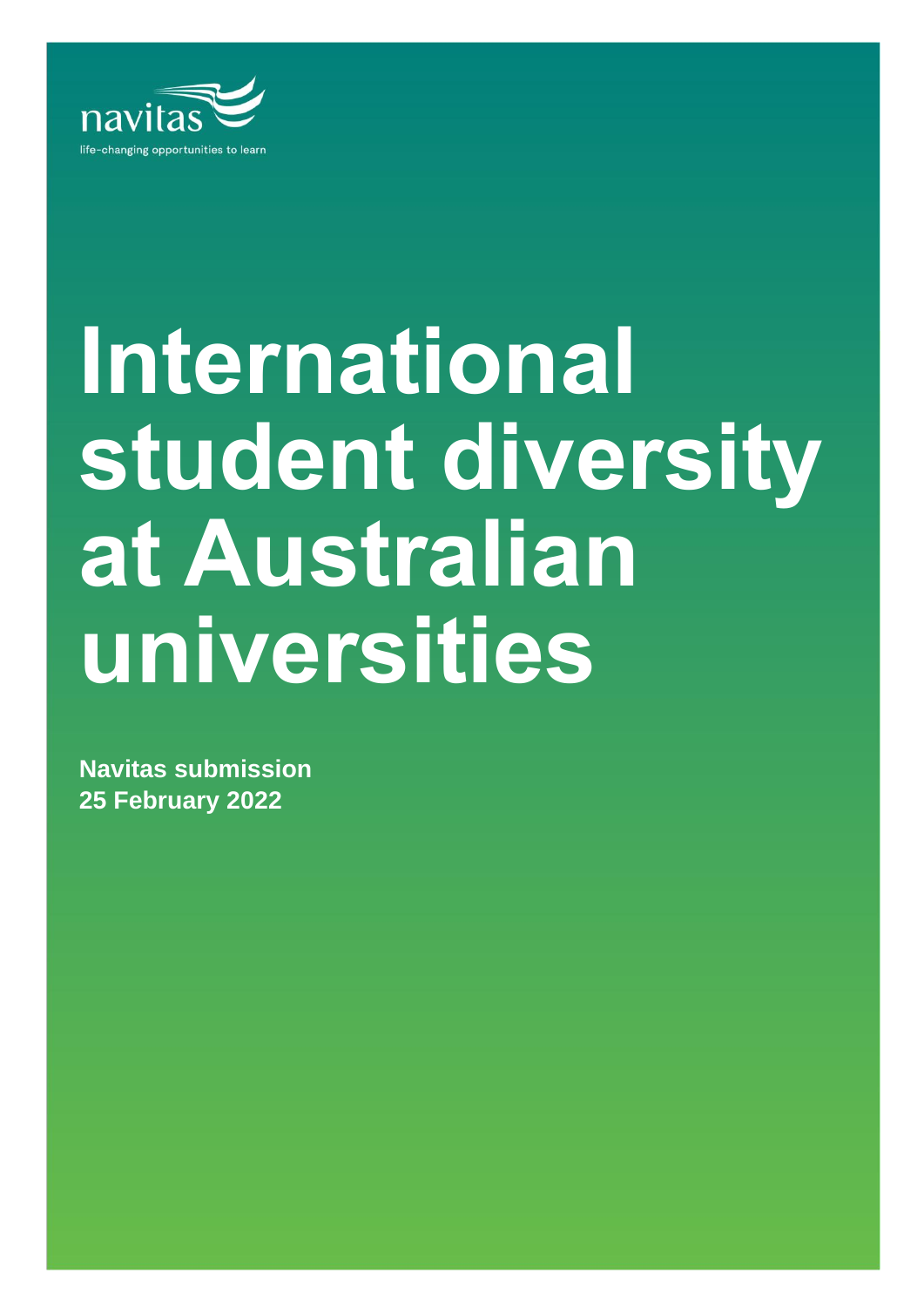## **Navitas' response to the discussion paper on International Student Diversity at Australian Universities**

## **1. Executive summary**

Navitas appreciates the opportunity to respond to the consultation paper *International Student Diversity at Australian Universities.* 

Navitas welcomes the focus on diversification as an important aspect of sector resilience and to enhance student experience. As an organisation with a truly global presence, we are proud of our diverse student cohort and welcome the government's focus on diversification as an important aspect of sector resilience and enhanced student experience.

Navitas is supportive of the approach proposed by the Government, with proposed changes adopting a self-regulatory approach. A series of measures are proposed related to transparency of information and supporting universities to consider and plan for their own diversification strategies. Navitas believes that these are appropriate responses by government, are not 'heavy handed', and acknowledge and respect the distinct context and requirements of different institutions within the university sector.

In addition to these proposed policies, Navitas believes there are additional things the government could do to support sector diversification and support providers with this. This includes changes to support policy alignment with diversification objectives, including:

- **Making amendments to visa settings to support market diversification,** including considering alternate mechanisms to the existing visa assessment processes for source countries without a significant 'track record' that would support sector objectives around diversification
- **Providing access to more granular visa data for high quality providers,** in order to support market diversification efforts and provide assurance around investment in new markets.

Further to this, Navitas believes there would be further benefits in the government supporting key enabling initiatives, including:

- Undertaking work to assess the barriers and opportunities for providers to diversify
- Defining the trajectory for achieving diversification and supporting objectives and measures
- Understanding the long-term mobility drivers of non-traditional source countries.

Navitas believes these changes will support diversity in the university sector while appropriately balancing this with broader objectives for the international education sector.

| <b>Submitted by Navitas Limited</b> | Contact:                             |
|-------------------------------------|--------------------------------------|
| Level 8, Brookfield Place           | Ethan Fogarty                        |
| 125 St Georges Terrace,             | Senior Manager, Government Relations |
| Perth WA 6000 Australia             | (E) ethan.fogarty@navitas.com        |
|                                     | (M) 0411 024 200)                    |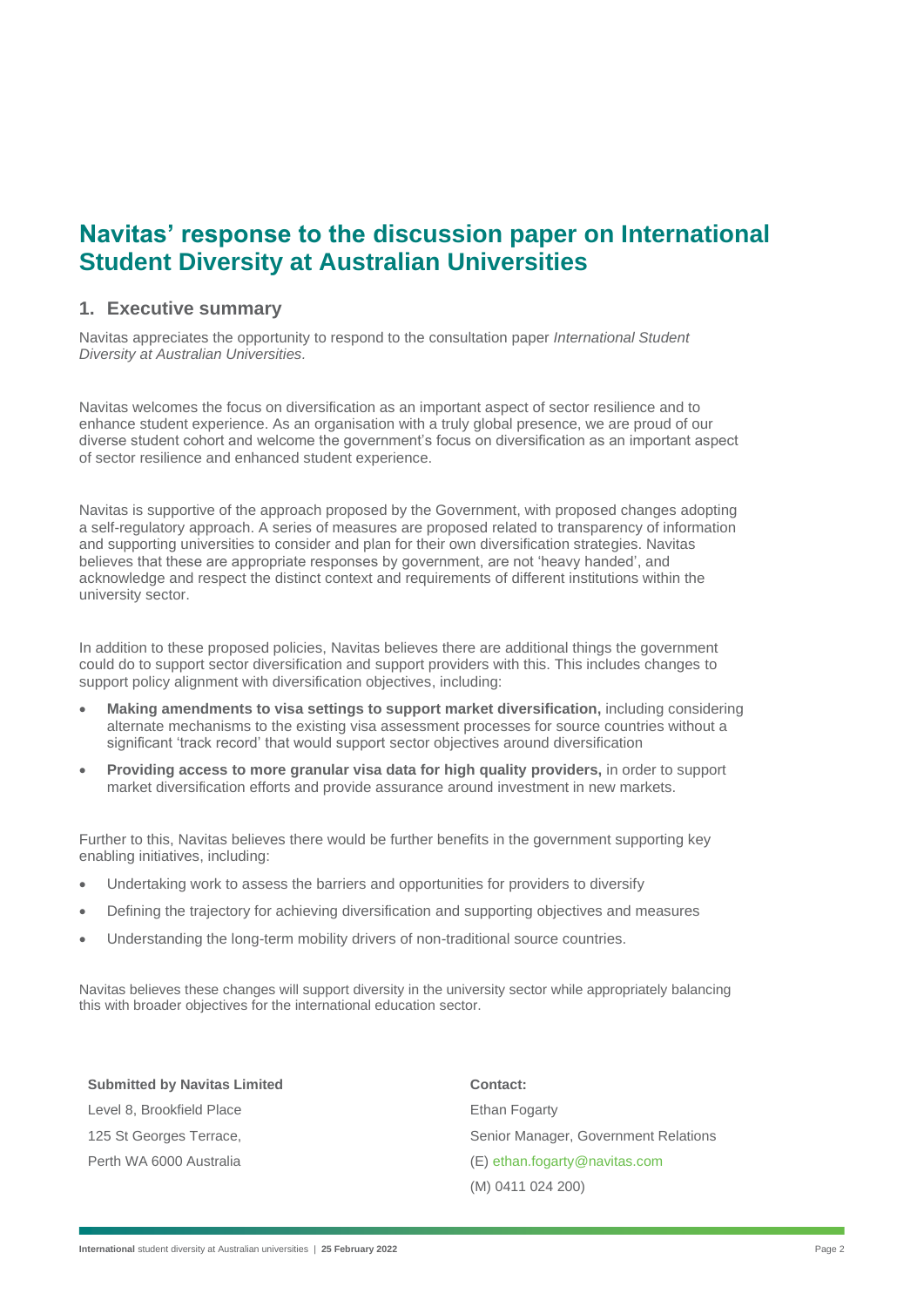# **1. Summary of overall position**

Navitas welcomes the opportunity to respond to the consultation paper *International Student Diversity at Australian Universities*. Now provides an appropriate time to consider the role of diversification in supporting sustainable growth in Australia's international education sector – with the release of the Australian Strategy for International Education 2021-2030 (the strategy) and the re-opening of borders following the impacts of COVID-19. The following submission outlines our response to the Discussion Paper and consultation questions.

## **Navitas welcomes the focus on diversification by the Australian Government**

Diversification is a key strategic issue for the university sector. Navitas welcomes the focus on diversification both in the release of the *Australian Strategy for International Education 2021-2030* (the International Education Strategy) and in this consultation paper. As an organisation with a truly global presence, we are proud of our diverse student cohort and believe diversification across the university sector supports a more resilient, sustainable and competitive Australian international education industry.

Navitas is not and does not operate an Australian university. We note that the focus of this paper, and the proposed policies in the strategy, relate only to Australian universities. Navitas colleges will therefore not be directly impacted by these proposed policy changes. However, Navitas partners with a number of Australian universities to deliver programs that provide a pathway to university study for international students. Navitas is also a key stakeholder in the international education sector. We have therefore made a submission for these reasons.

While the discussion paper does not appear to define 'diversity' or 'diversification', we use this to refer to diversification or diversity of student source country (unless otherwise stated).

## **Diversification is important to support sector resilience and enhance the student experience**

Navitas believes that diversification is important for individual providers and Australia's international education industry overall for three main reasons. These are:

- **Financial and fiduciary risks of university sector.** Universities that are overly reliant on a single or very few markets and / or products represent a risk if there is a market shock, market disruption or a single market declines. Diversification approaches mitigate this impact and support universities to actively manage this risk. This challenge is particularly important for the publicly funded university sector.
- **Risks of concentration negatively impacting student experience.** Distinct from the financial risks of concentration, higher education providers have a responsibility to deliver high-quality education – including a positive student experience. A greater diversity of student cohorts can improve the learning experience for students, while a high concentration of students from one country may possibly hinder the learning experience of both domestic and international students.

Navitas' view is that the nature of these risks are distinct and different approaches are required to assess the level of risk, prevent these risks from emerging, and address these risks where they already exist. This is the case for both universities' management of the issue and government's response to it.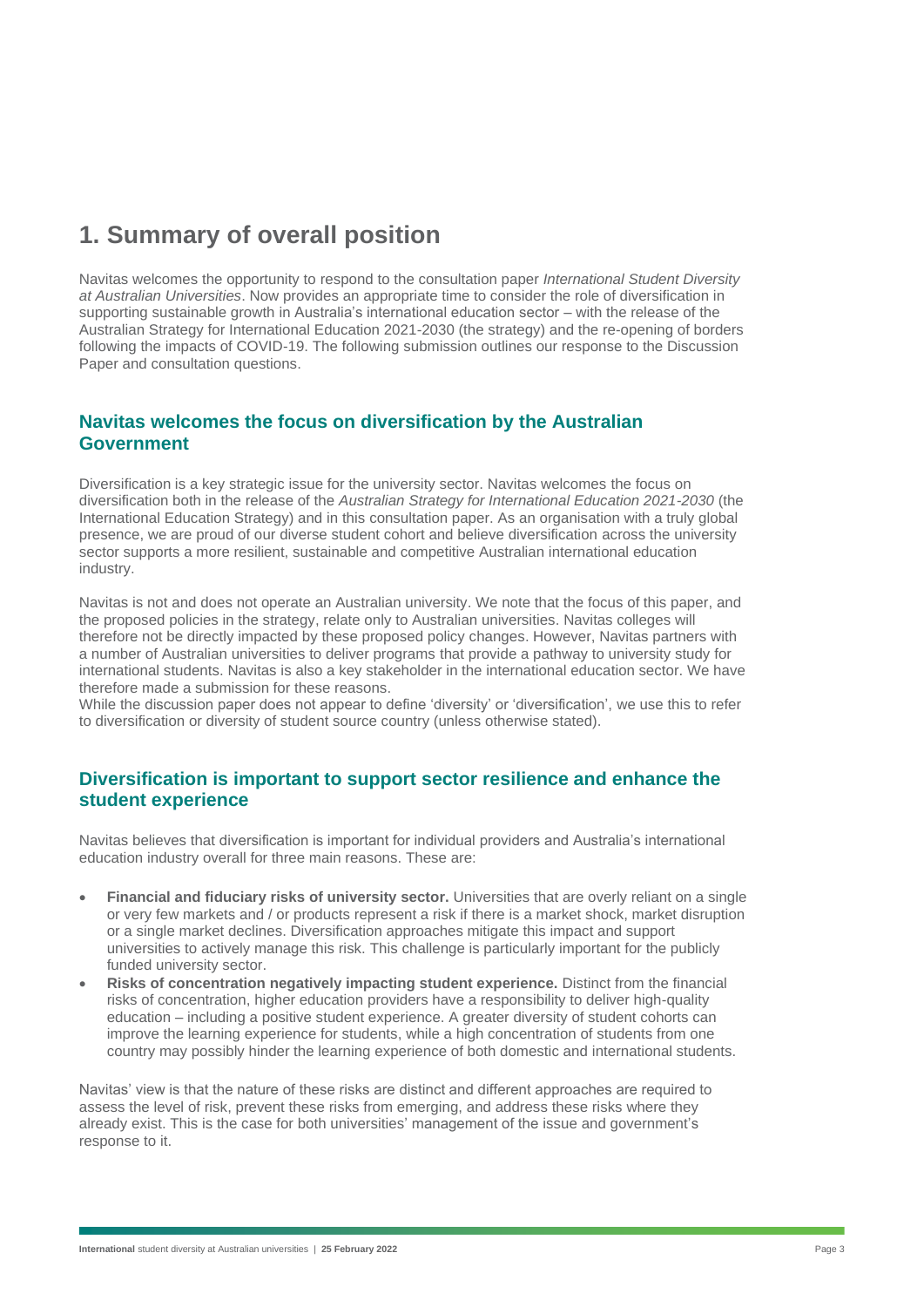## **Australia faces diversification challenges that are similar to other major destination countries**

As an organisation with a truly global presence, Navitas are well positioned to share insights on the shared challenges that are facing leading destination countries around the world. As outlined in the discussion paper, diversification is a key strategic issue that is being considered across the key destination countries that Navitas operates in – Australia, New Zealand, the United Kingdom, Canada and the United States.

The reliance of Australia on key markets is consistent with these other countries. Objective measures of concentration - such as the reliance on single markets and the Herfindahl-Hirschman Index (HHI) – show that concentration levels in Australia are high compared to other destination countries. It has also continued to increase over the past three years. The United States, Canada and the United Kingdom have faced similar reliance trends and similar recent increases in concentration levels.

While Australia has not yet been able to diversity away from its reliance on major source country markets – namely China and large South Asian markets – other destination countries have also faced this challenge. As shown in the figure below, no other major destination country have experienced a reduced reliance on China or South Asian markets in the past five years. Neither have other destination countries seen significant growth in other countries of a size sufficient to offset continued growth in China and South Asia. Considering these five destination countries, only Vietnam in the United States and Canada represents a larger share of international students than five years earlier.

This has been a product of global demand for international education. It is challenging for student cohorts to immediately become more diversified with these overarching and global trends in demand.

| <b>COUNTRY</b>       | <b>CHINA</b> | SOUTH ASIA <sup>1</sup> | <b>OTHER COUNTRIES</b> |
|----------------------|--------------|-------------------------|------------------------|
| Australia            | $+2$ p.p.    | $+11$ p.p.              | $-12$ p.p.             |
| <b>United States</b> | $+3$ p.p.    | $+2$ p.p.               | $-5$ p.p.              |
| United Kingdom       | $+6$ p.p.    | $+1$ p.p.               | $-7$ p.p.              |
| Canada               | $-9$ p.p.    | $+20 p.p.$              | $-11$ p.p.             |
| New Zealand          | $+2$ p.p.    | $+11$ p.p.              | $-12$ p.p.             |

#### **Figure 1 | Reliance on key regional markets compared to competitors**

*Change in South Asia and China as a share of all HE overseas students, Major destinations, 2015 to 2019*

<sup>&</sup>lt;sup>1</sup> South Asia includes India, Nepal, Pakistan, Sri Lanka and Bangladesh.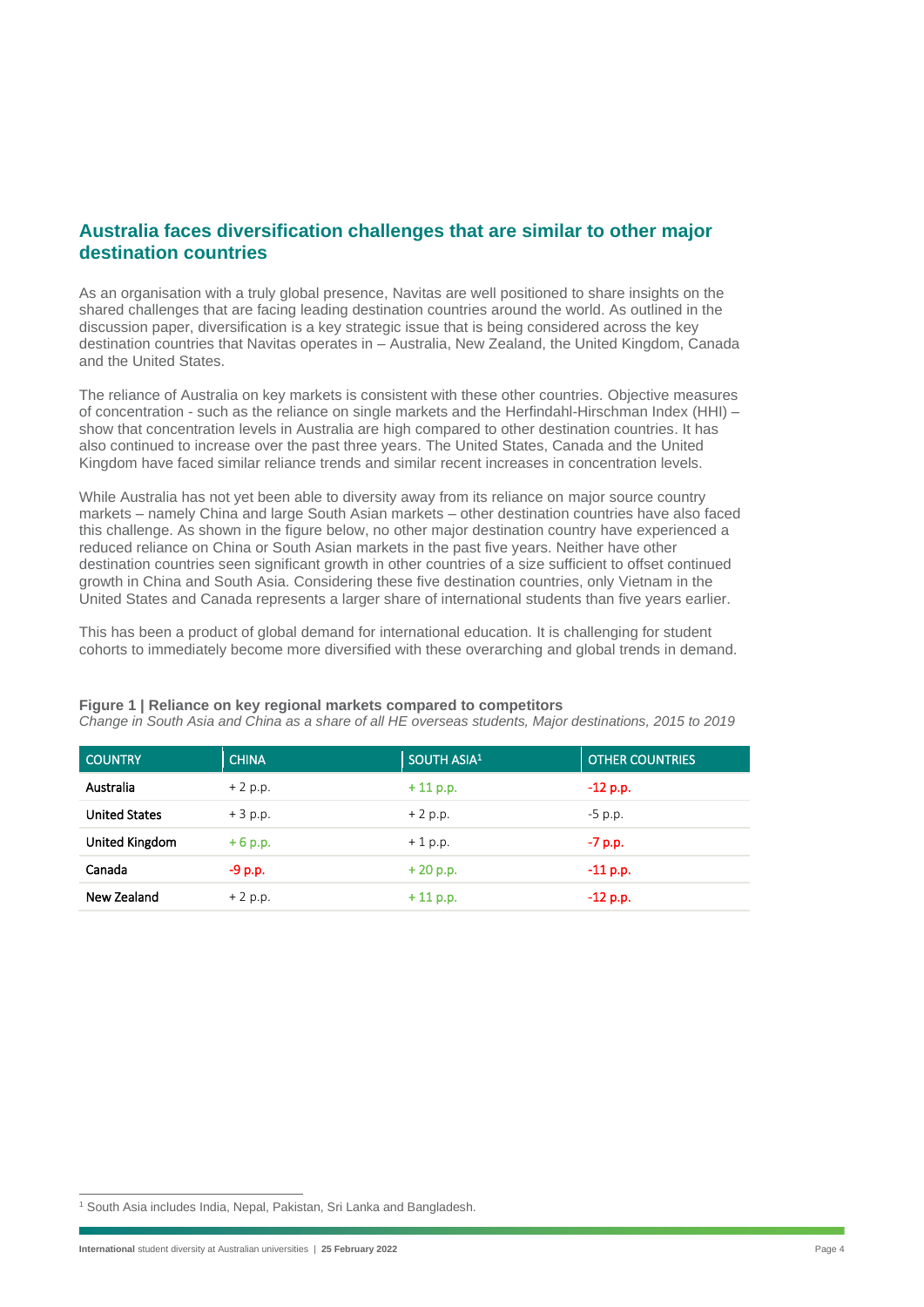## **Navitas supports the proposed self-regulatory approaches, but additional 'positive' levers could be introduced to support diversification**

The Strategy outlines a range of measures that could be introduced to support student diversity in the Australian University sector. Most notably, this includes:

- Publishing guidelines on the 'optimal student mix'
- Publication of an international education transparency measure, through the publishing of a 'diversification index'
- Working with the university sector to develop International Education Diversification Action Plans (DAPs).

Each of these measures represent approaches to support the Australian university sector adopt a selfregulatory approach to implement diversification strategies and approaches.

Navitas supports this approach, believing this an appropriate approach for a sector with a strong track record of ensuring quality and assurance through self-regulatory mechanisms. The approach that is proposed by government is not 'heavy handed' and considers the specific and distinct requirements of different providers within the university sector.

Navitas also believes that is important that the Australian Government plays a market stewardship role for the sector on this issue. Market stewardship is important in supporting activities related to diversity in the sector and ensuring that this objective is balanced with the broader interests and aspirations for the sector. Active engagement on this issue through the International Education Strategy is an important first step in this. Further changes to visa settings, Genuine Temporary Entrant (GTE) processes and other mechanisms are further areas that the government could take 'positive' levers to support sector diversification.

Navitas believes that there are also key enabling initiatives which could further support both government's objectives and industry's objectives around international education source and country diversification. Specifically, this includes:

- Active engagement with the sector to **identify and understand existing barriers and opportunities to support diversification initiatives** by Australian providers. This includes changes related to visa policy (outlined in Navitas' submission below) but may also include a broader range of issues and challenges faced by other providers.
- Gaining and understanding and **sharing insights on long-term mobility drivers of nontraditional source countries** to provide confidence to providers on investments and support sector diversification and investment.
- Defining the **trajectory for achieving 'diversification'** and achieving a "better mix" of source countries in international university cohorts.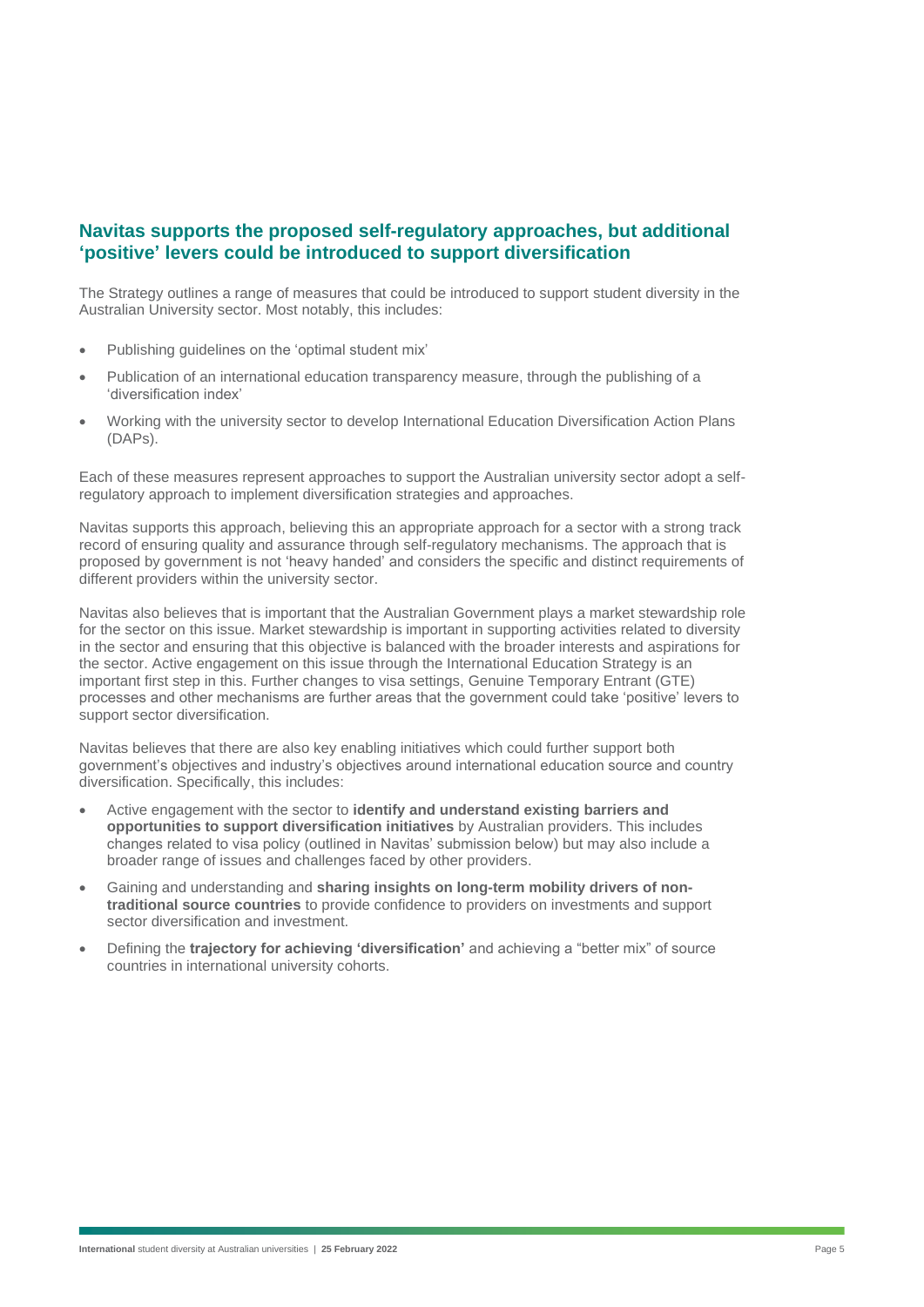## **It is critical that diversification initiatives balance broader sector priorities**

While diversification is important for the sector, it is not the only priority for the sector at this stage. Approaches to support source country diversity need to balance these objectives with broader strategic priorities for the sector. It is critical that initiatives that aim to achieve source country diversity increase the sustainability and resilience of the sector, not weaken it.

It is therefore necessary that approaches to diversity:

- Balance investment in diversification and new markets without "cutting off" or negatively impacting existing major source country markets
- Consider broader aspirations and benefits of international education including gender equity and access to high quality higher education, and
- Best supports sector recovery following the impacts of COVID-19.

Each is discussed in turn.

#### **Approaches to sector diversity should support new markets without "cutting off" or negatively impacting existing major source country markets**

The size, scale and ability to pay for Australian higher education means that China must continue to be a key part of the Australian international education sector. This does not mean that investment in other sustainable markets should not occur, but it is important that a focus on diversity does not come at the expense of these existing strengths of the Australian international education sector. The same is true for key South Asian markets - such as India and Nepal – which have been increasingly attracted to Australia's international education offering.

Navitas has undertaken detailed analysis on the longer-term drivers of global student mobility to 2030. The insights are valuable for consideration in development of diversification approaches. While other markets will emerge and the global market will become more diverse (based on global economic, socio-economic, demographic and participatory trends) China will continue to be a key global outbound market for international higher education study. China will remain the largest source country globally, continuing to represent nearly 20% of all students in 2030. High willingness to pay with a growing middle class will mean this market will continue to be a critical source country for the Australian international educations sector.

It is critical for the health and sustainability of the sector that these source countries are not inhibited, or unintentionally discouraged, from continuing to come to Australia for their studies.

#### **There is a need to consider broader aspirations and benefits of Australian international education – including gender equity and access to high quality higher education**

Global international education delivers a range of benefits for Australia and for international students. This includes enabling cross-cultural exchanges and creating influential alumni networks. It is important that diversification objectives and strategies balances the broader benefits that international education delivers.

One consideration on this is gender equity and continuing to support access to quality higher education for women. Despite concerns about over-reliance, China is one of relatively few countries where women make up more than half of the international student cohort from that country -as outlined in [Figure 2](#page-6-0) below. This is distinct from South Asian markets – such as Pakistan and India – where much lower proportion of students are female. It is important to ensure that any diversification efforts do not have an unintentional impact on equal access to Australian higher education for female international students.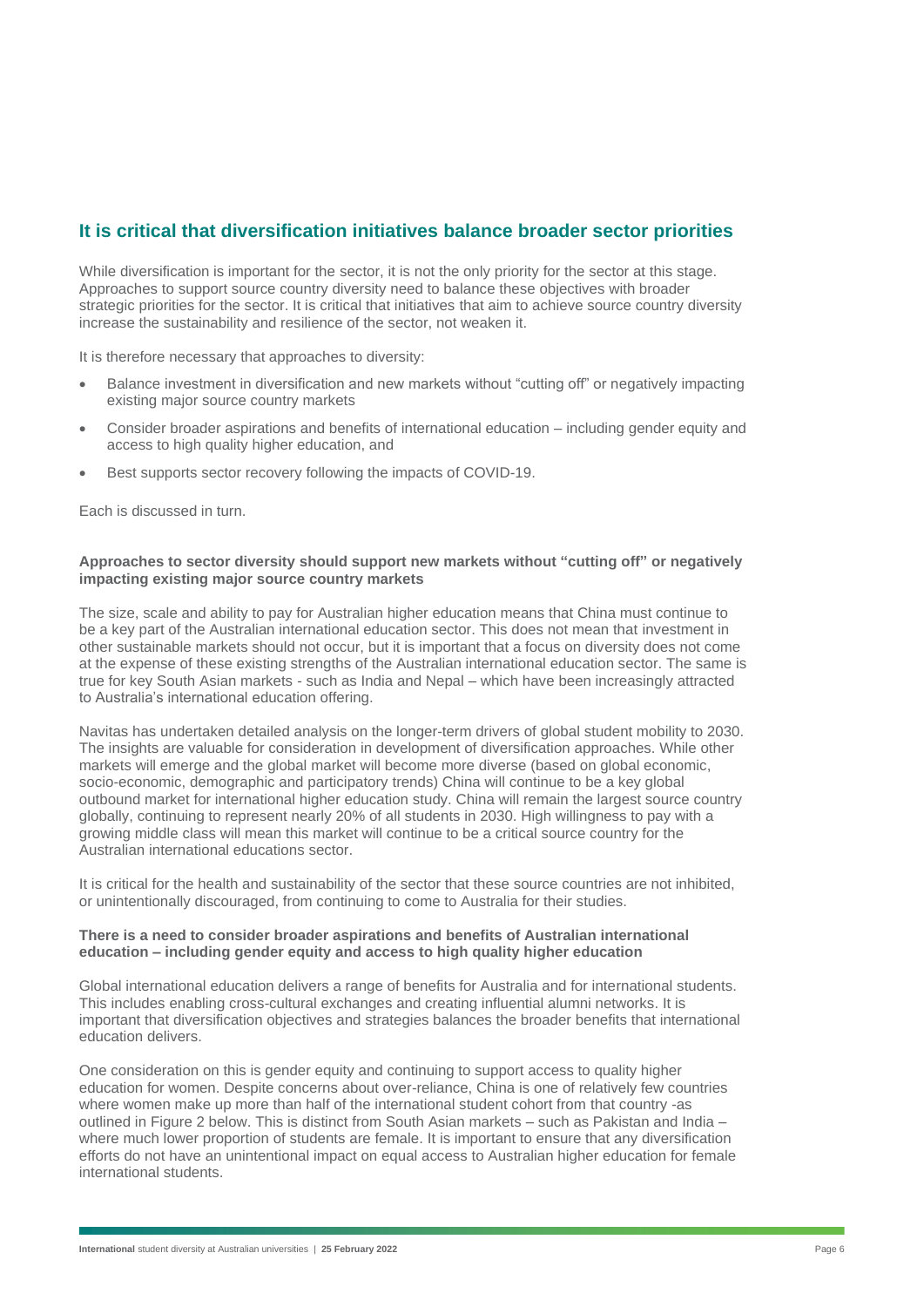

<span id="page-6-0"></span>**Figure 2 | Gender breakdown of key source countries** *Proportion of students studying in Australia by gender, top 15 source countries, 2019*

#### **Diversification strategies should support recovery of the Australian international education sector, not hinder it**

With borders re-opening Australia is starting to see the 'green-shoots' of sector recovery. Australia's borders were closed for almost two years. Given this, it is important that the Australian sector invests in its recovery to ensure that it builds back following the impacts of COVID-19 through growth in international students.

Other markets (including markets that are not typically targeted by Australian universities) will be important to support sustainable growth, but this cannot be a singular focus at the expense of broader recovery of the sector.

The nature of recovery following the COVID-19 pandemic may result in some markets returning more quickly than others, thereby inadvertently heightening concentration levels in the sector. There have been two key trends:

- **Chinese student numbers holding up better than other markets during COVID-19.** Over the course of the pandemic Chinese student numbers were more resilient than any other major source country market (aside from Hong Kong) – with decline of 11% CAGR compared to 40% for South Asia and 19% for all other higher education markets. The market therefore become more concentrated during the pandemic.
- **Immediate returns predominately coming from India and other South Asian markets.** Since Australian borders have re-opened, South Asian students have been most willing to immediately return to study in Australia. There has been a net increase of 15,400 students since December, with the majority of these students are from India (approx. 10,000) but returns from Pakistan, Bangladesh, Sri Lanka and Nepal have also been strong.

This ongoing demand from both South Asia (and immediacy to return) and from China (due to economic resilience) is likely to mean that the immediate recovery will continue to be concentrated in these markets. Investment in other alternative markets may take longer to be fully realised. This reality and necessity for recovery needs to be recognised in the development of approaches to diversification.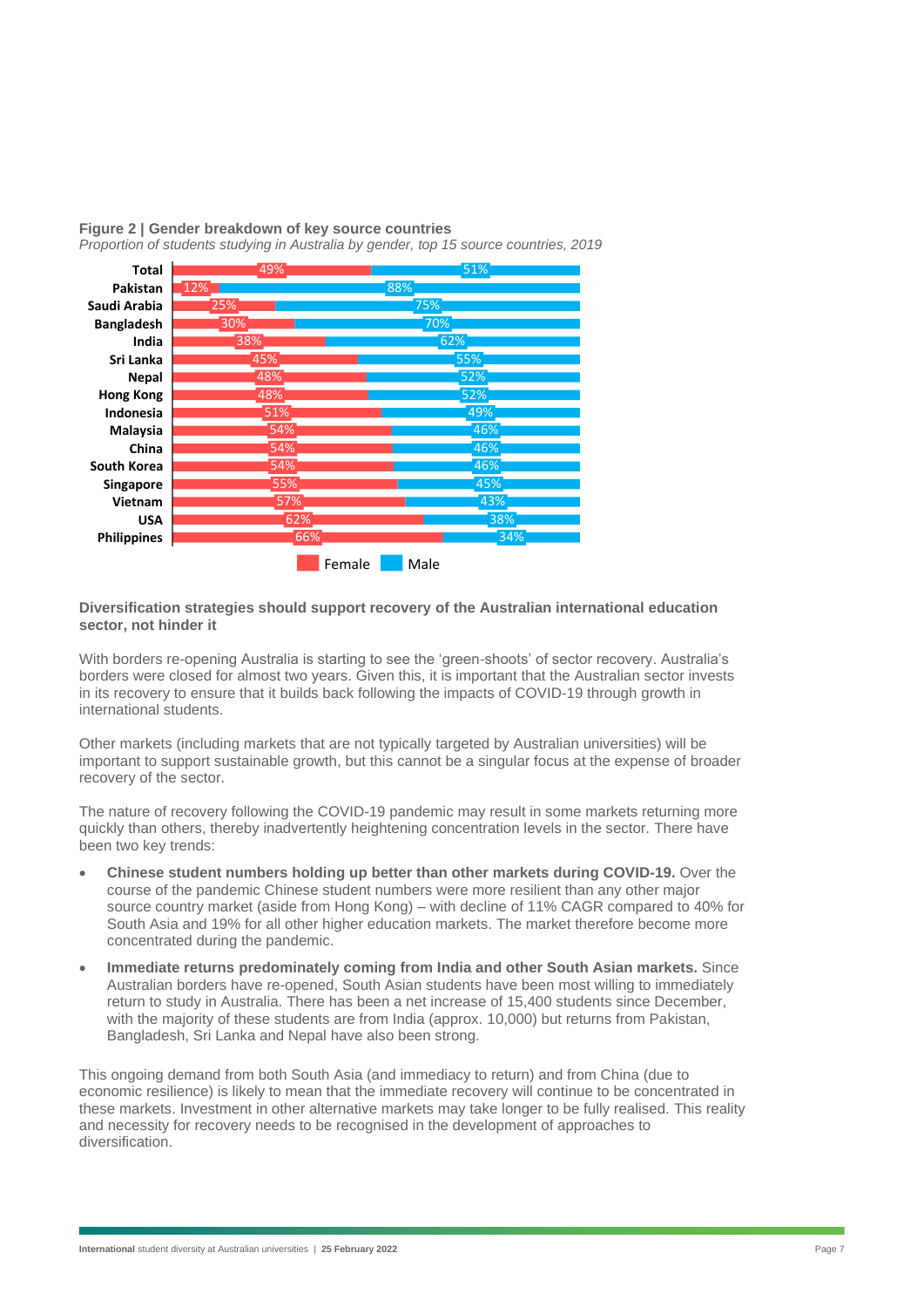# **2. Response to consultation questions**

The remainder of the submission addresses the questions put forward in the Consultation Paper, including Navitas' responses to the proposed policy changes.

## **Diversification of international student cohorts**

#### **1. How, and at what level, should diversification be considered?**

As outlined in the above response, (source country) diversification should be considered in relation to the policy objectives that are being sought. For example, reporting at the institution level is appropriate for consideration of financial risks for public universities, but not for discussion on student experience. Alternate course level measures may be more appropriate for consideration of the university and classroom experience of an international (or domestic) students.

In relation to student concentration levels, Navitas believes that it is important that any measures recognises not only the share of international students from one source country, but also takes account of the overall reliance on international students (i.e. the share of international students in the overall student cohort). There is a large difference between universities in terms of their reliance on international students. Any measure that focuses only on source country concentration of an university's international cohort risks undermining growth opportunities for universities that have not in the past attracted the same levels of international students as other larger more prestigious institutions.

#### **2. What is the optimal level of student diversity in Australian universities in terms of portion of total international students and in terms of individual country cohorts?**

Navitas notes that there is a significant difference in the existing make-up of student cohorts and the proportion of international students between different universities and across different programs. It is not clear that one approach results in a more 'optimal' experience for students or a more 'optimal' risk profile for universities.

Navitas strongly believes that there should not be a formal limit placed on the portion of total international students or in terms of individual country cohorts (either at the sector level or institution level). This would hinder a university's potential to appropriately respond to market demand, while not addressing potential key underlying issues related to either financial risk or student experience.

Navitas sees risk in any approach that tries to define a single 'optimal student mix', unless there is a clear and evidence-based basis for this decision. Navitas therefore does not have a position on the 'optimal' level of student diversity (either in terms of individual source country or portion of international students).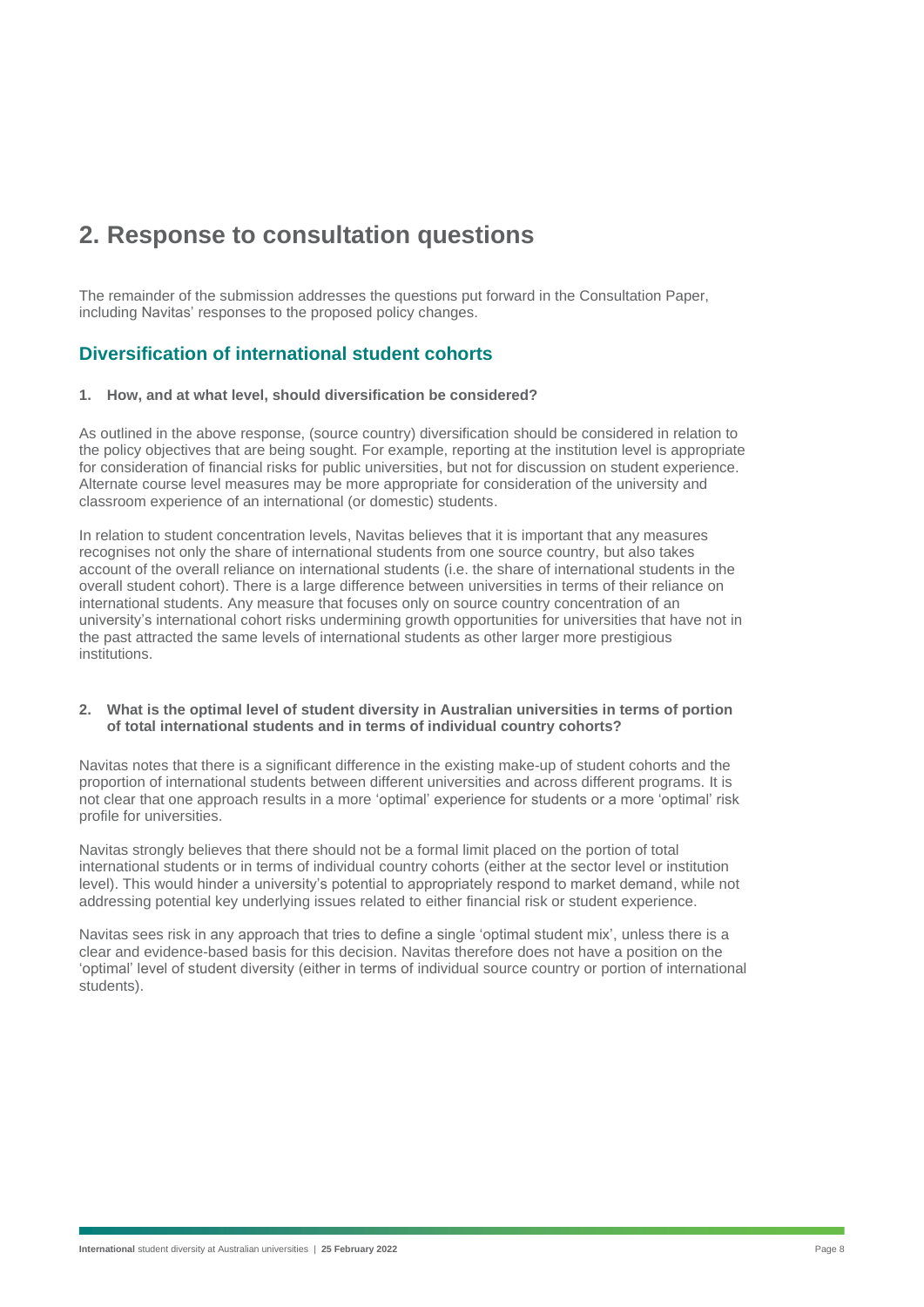## **Benefits of a diverse international student cohort**

**3. What are the benefits in the domestic and international student experience from greater diversification?** 

Navitas believes that there are a range of benefits for both domestic and international students' experiences based on diverse student cohorts. Exposure to students with different backgrounds, viewpoints and perspectives are important aspects of a diverse and global Australian study experience. This includes international students from different countries.

Navitas also notes that 'greater diversification' is not defined in the paper but takes this to refer to more students from different countries (and fewer students from a single country). Navitas agrees that this is beneficial for a student's experience, however, also believes that this applies to non-diverse cohorts of Australian students – not just international students from key source countries.

We note that DESE research outlined in the discussion paper identified that only five percent of domestic students responded negatively to their experiences in culturally diverse classroom and 12% identified international students had a negative impact on their study experience. In contrast, almost 40% said international students had a positive impact. This does not indicate most students experience challenges with student diversity in Australian universities, with larger proportion identifying the positive contribution diverse student cohorts make to their classrooms and learning environments.

#### **4. What is the relationship between diversity and student outcomes? What research or evidence is available on this relationship?**

Navitas does not believe that there is clear evidence that non-diverse student cohorts result in negative learning outcomes or student experience. Navitas has undertaken initial analysis at the program level which considers the relationships between levels of international student cohorts and overall student experience scores. Initial analysis shows that there is not a strong relationship – as shown in [Figure 3](#page-8-0) below.

## <span id="page-8-0"></span>**Figure 3 | Relationships between cohort diversity and student experience**

*Proportion of EFTSL international students and mean student experience score (domestic and international students), by individual UG university program, 2016 and 2019* 

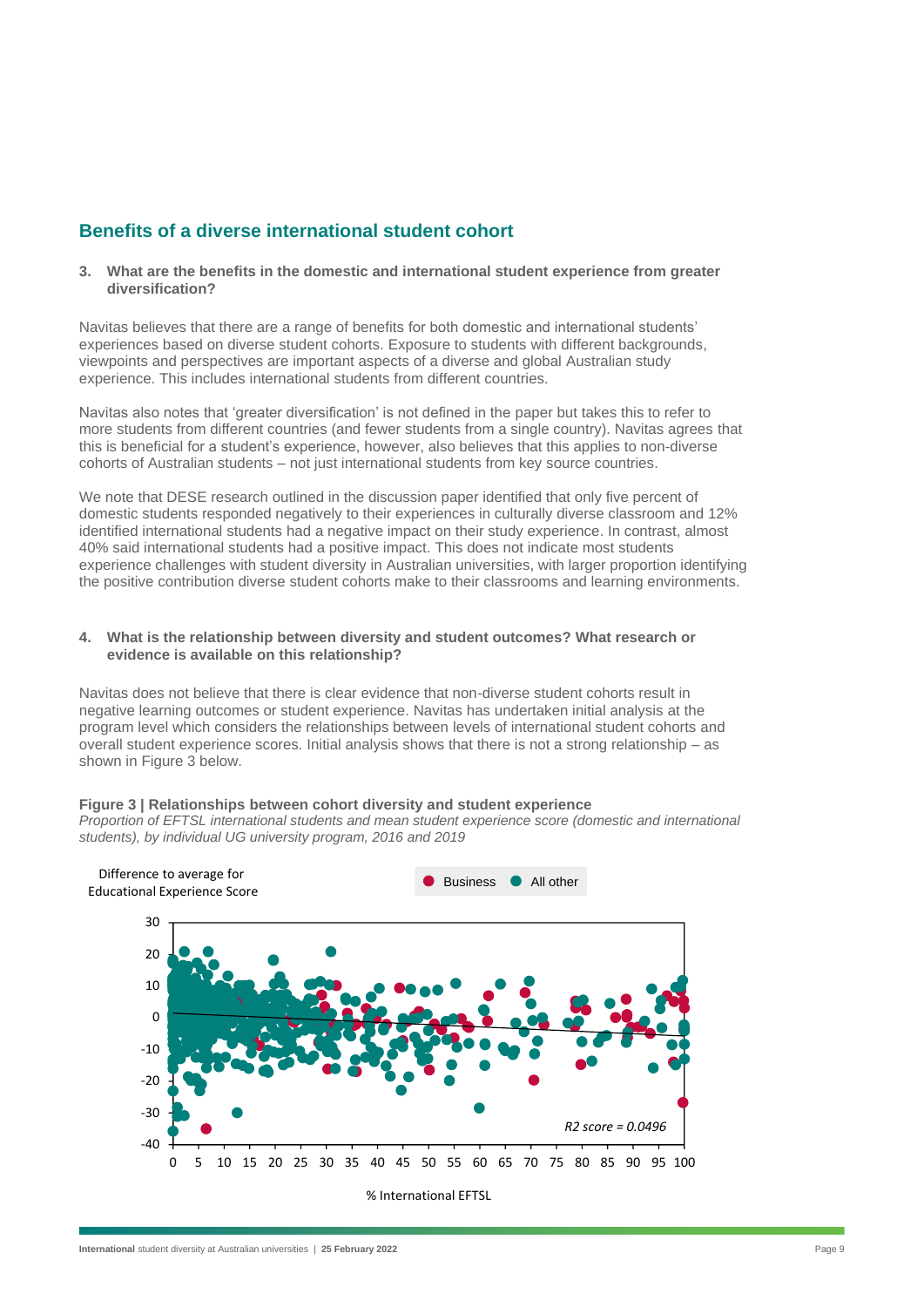Analysis that considers the prevalence of students from one major source country – China – at the program level also show similarly inconclusive results. Indeed, many programs with very low student experience scores are actually programs where there are very few or no international students attending. Concentration does not seem to be a key issues that negatively impacts the overall student experience of domestic and international students.

Navitas does acknowledge the research outlined in the discussion paper which indicates that 27% of domestic student indicated that 'English language skills' were an issue for their study experience. Navitas fully agrees that English language skills are a critical enabler of international student success in the Australian higher education system. It also provides a basis for community engagement, employment and social cohesion. To this end Navitas has previously advocated for changes that will support high quality English language skills for international students, including through the consultation process for the International Education Strategy. This included changing the visa points system to recognise higher levels of English language proficiency and ensuring longer English language study courses did not result in visas being rejected. Our view is that these are more direct and impactful measures to address concerns around English language skills than measures related to diversification and concentration.

Aside from the analysis outlined above, there does not yet appear to be a strong evidence base that a (lack of) source country diversity inhibits student outcomes and / or student experience. Navitas believes that this is critical before public policy and regulatory decisions are made on this issue.

Navitas has identified several key areas that our initial analysis could be extended to better understand this relationship between diversity and student outcomes / student experience. Any analysis should consider the positive aspects of a diverse student classroom (i.e. the presence of international students), not just potentially negative aspects. These are:

- **Assessing the impacts for different cohorts.** Analysis above is limited to international and domestic students together. Further analysis should focus on international students and domestic students separately, as well as results for specific cohorts (i.e. by nationality).
- **Assessing specific elements of the student experience.** While there does not appear to be a strong relationship with an individuals' overall student experience score, it may impact other elements of the student experience.
- **Analysing other levels of study.** Currently the above analysis is limited to undergraduate students. A more fulsome analysis should focus on other levels of study also – including postgraduate programs.
- **Considering alternate approaches to student outcomes**. The above analysis relies on student experience survey (SES) questions. A more fulsome analysis could also consider other measures – including those related to 'student outcomes' as opposed to 'student experience'.

Finally, the discussion paper outlines that it may be considered whether the SES, which is reported as part of QILT, should be amended to include questions related to diverse student cohorts at universities. Navitas supports this approach to identify the contribution of diversity to the student experience of both international and domestic students. We propose however that sector consultation occurs on the specific question that should be included to ensure it is appropriate and will provide meaningful insight.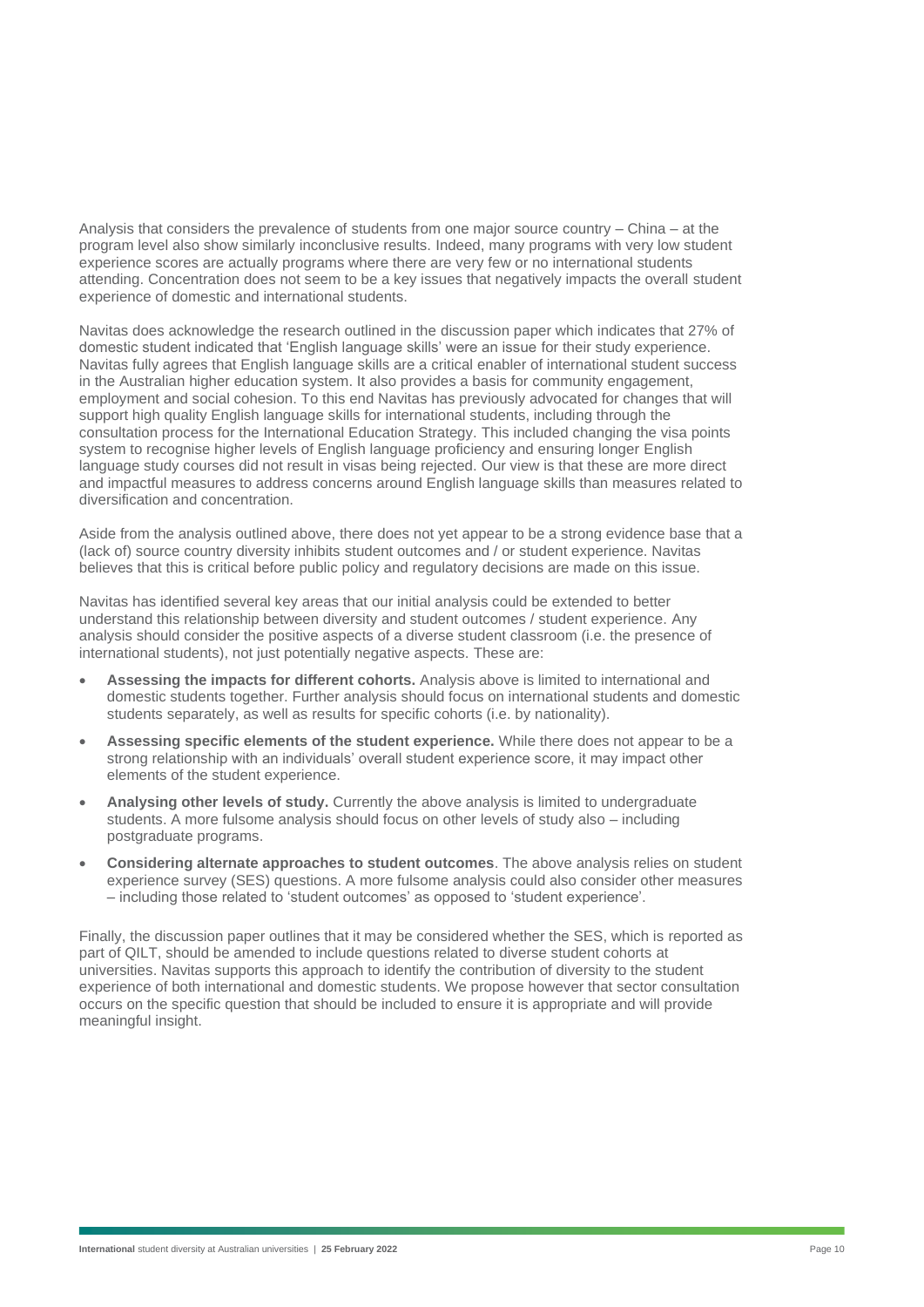## **Benefits to universities**

## **5. How can diversification contribute to a uniquely Australian study experience?**

Navitas believes that diversity is already a key feature of an Australian study experience for many domestic and international students studying in Australian universities. Australian has higher levels of international students than most other major destination countries, including the United Kingdom, Canada and the United States. This means that students are able to engage with a diverse student cohort, learn from the experiences and cultures of other students and gain globally relevant skills.

## **6. What diversification measures are and can be applied by universities to reduce the risk of market shocks?**

Navitas does not intend to comment on the specific diversification measures that are being put in place by Australian universities. However, we do note that a sustainable and diverse pathways cohort is one important aspect of an effective diversification strategy. In many instances, Navitas' cohort is supplementary to the university's broader international student cohort. This includes through supporting access to new markets through our offshore recruitment network and through supporting growth in student markets where a university partner might not typically attract high numbers of students.

## **Policy measures**

## **7. The proposed draft measures and ways they best be implemented**

The below section outlines our response to the draft policy measures being proposed. As outlined above, overall Navitas supports the self-regulatory approach that have been proposed for the university sector. Below we provide specific feedback on the proposed policies.

## **A. Guidelines on achieving optimal student mix**

Navitas understands that the government will work with the university sector to develop guidelines and publish for an 'optimal student mix'. These will represent guiding principles and will not be prescriptive in nature, but rather enable universities to apply these as they consider their own requirements for an 'optimal student mix' in the context of their university.

Navitas supports this approach. In particular, we acknowledges and agrees with the approach that is flexible to the individual circumstances of each university. This recognises that the circumstances of each university will differ and there will not be a single 'optimal student mix' across the sector.

## **B. Publication of an international education transparency measure**

The publication of international education transparency measures is intended to support transparency for students and the sector on the make-up on student cohorts in Australian universities. The presentation of this data through a 'Diversification Index' merely ensures this information can be accessed in an accessible way by stakeholders which can be accessible via the DESE website.

Navitas notes that some of this information already exists through the recently released 2020 Student Data Pivot Tables (or previously uCube) which utilises HEIMS data. The department may consider including the 'country of birth' variable to this pivot table to enable transparency of this information. This would be in addition to publishing it in a visual or interactive format.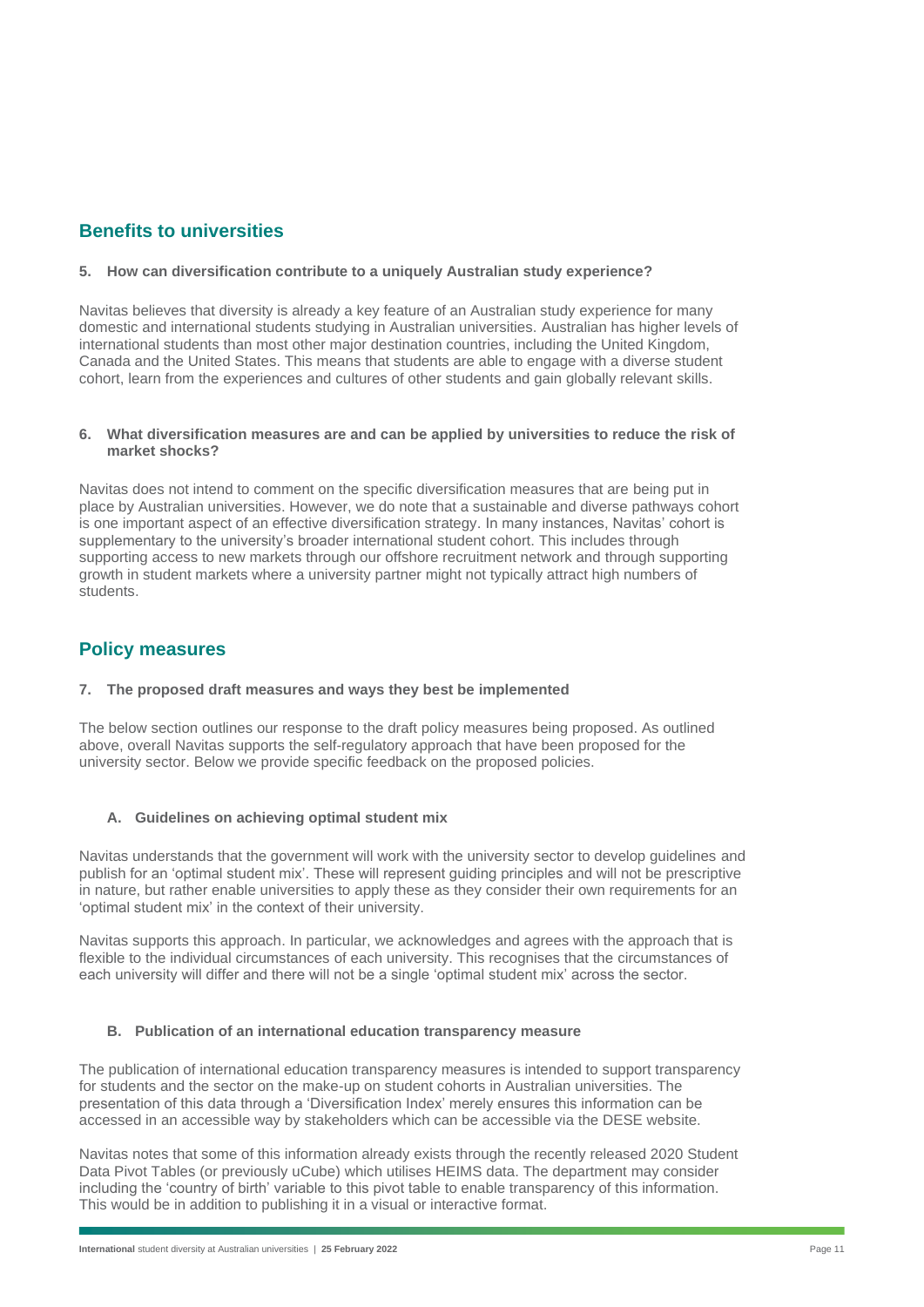Finally, we also note that information for the 2020 academic year has only been released in February 2022. This lag may need to be considered in providing students and other stakeholders with timely information on university's student cohorts.

## **C. International Education Diversification Action Plans (DAPs)**

Navitas understands that the government will work closely with universities to support their development of DAPs. These DAPs will be specific to each university and will focus on strategies to support business resilience, and efforts and actions taken by the university to support this.

Navitas believes that it is also important that the DAPs recognise that changes in the student profile will not occur immediately, either at the individual university level or the sector level. Instead, actions and strategies should be seen as laying the groundwork for diversification efforts and growth in new or non-traditional markets. Questions identified in the paper around the university's student profile in 10 years' time support this intent.

If this proposal is introduced, Navitas will work closely with our university partners to identify the ways Navitas' pathway programs can support source country diversification and sustainable business practices.

#### **8. The suitability of the policy options to increase diversity in the international student cohort**

Navitas supports the self-regulatory approach that has been proposed by the Government. However, Navitas also believes that more support could be provided to address the barriers that providers face in diversifying their student cohorts – including understanding of global demand, certainty of investing in new markets and positive incentives for providers that support sector diversification. Below we outline immediate policy changes that would support sector diversification efforts and ensure alignment between the overall strategy for international education and broader areas of government policy and operations. We also outline some key enabling work that would provide clear strategic direction and guidance for the sector overall on diversification and support the decisionmaking of individual universities (and other providers).

#### **9. Additional policy options that could be considered consistent with the objectives of encouraging transparency and action on diversification**

The international education strategy outlines that the government is committed to working with the sector to ensure that the 'legislative and policy frameworks to support diversification and growth'. Navitas has previously outlined a range of measures that we believe would more effectively support market diversification efforts by the government and the sector. These have included:

## **Amendments to visa settings to support market diversification.**

There are currently challenges in recruiting in new or non-traditional markets due to existing visa settings. Specifically, the Genuine Temporary Entrant assessment (GTE) can make it challenging to recruit from markets that do not have a significant 'track record' due to limited student numbers. This can results in high visa rejection rates from source countries that would support diversification efforts. Navitas would recommend the government consider alternative mechanisms in markets that would support government and sector objectives around diversification and sustainability. This could take the form of a pilot for providers with a strong track record of delivering high quality and genuine students under the SSVF system.